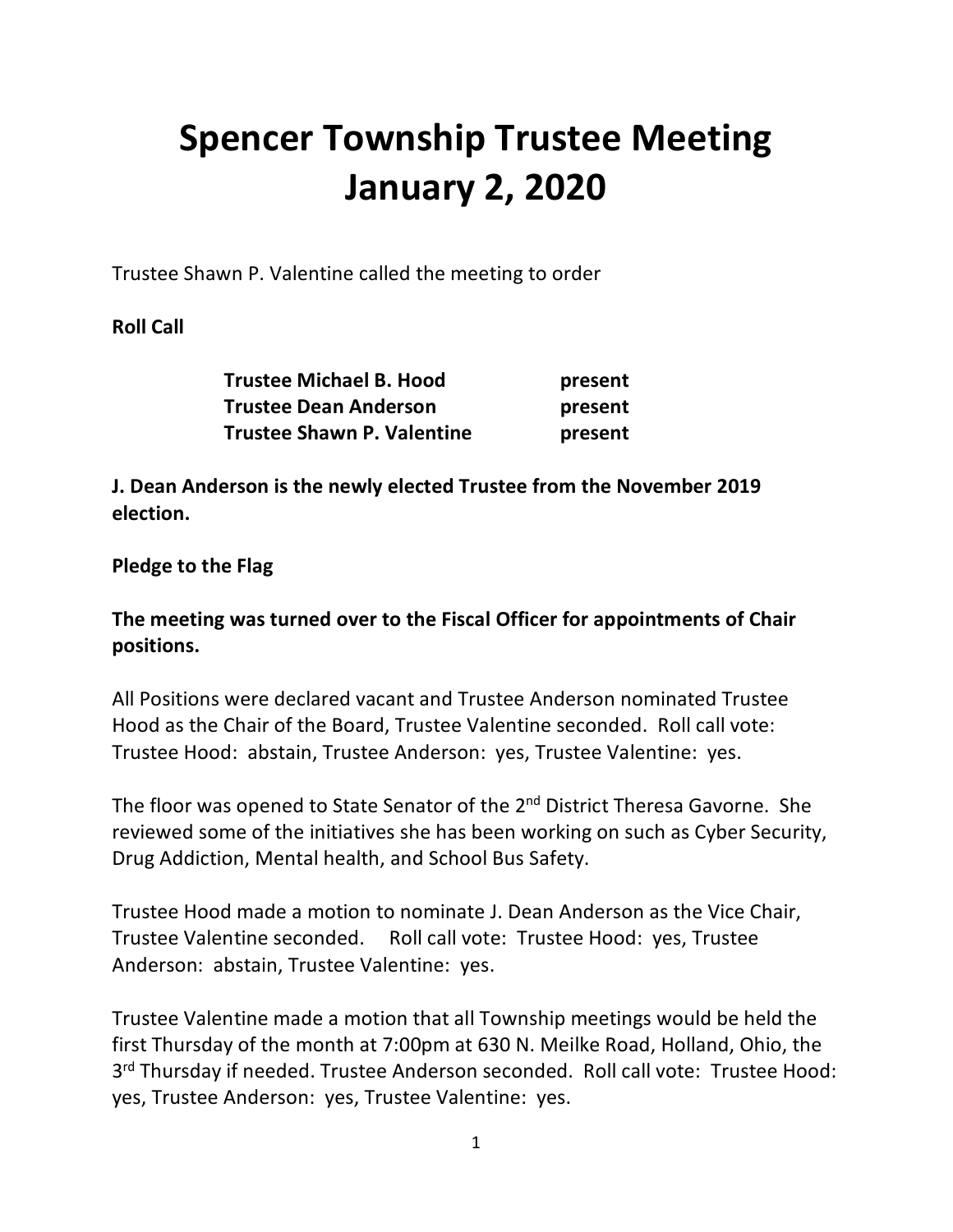Trustee Valentine made a motion that all Zoning Commission meetings would be held the 2<sup>nd</sup> Thursday of the month if needed, Trustee Anderson seconded. Roll call vote: Trustee Hood: yes, Trustee Anderson: yes, Trustee Valentine: yes.

Trustee Valentine made a motion that the BZA would meet the 4<sup>th</sup> Thursday of the month if needed. Trustee Anderson seconded. Roll call vote: Trustee Hood: yes, Trustee Anderson: yes, Trustee Valentine: yes.

#### **Minutes**

The minutes from December 5, 2019 are available for review. Trustee Valentine made a motion to accept the minutes with any necessary corrections, Trustee Anderson seconded. Roll call vote: Trustee Hood: yes, Trustee Anderson: yes, Trustee Valentine: yes.

The minutes from December 19, 2019 are available for review. Trustee Valentine made a motion to accept the minutes with any necessary corrections, Trustee Anderson seconded. Roll call vote: Trustee Hood: yes, Trustee Anderson: yes, Trustee Valentine: yes.

#### **Financials for December 2019**

| <b>Receipts</b>      | \$209,374.75     |              |
|----------------------|------------------|--------------|
| <b>Payments</b>      | \$1,034,545.10   |              |
| <b>Fund Balances</b> |                  |              |
|                      | General          | \$234,662.98 |
|                      | <b>Motor Veh</b> | \$22,720.38  |
|                      | <b>Gas Tax</b>   | \$169,455.98 |
|                      | <b>Fire Fund</b> | \$77,368.73  |
|                      | Perm. Motor      | \$122,134.96 |
|                      | Misc. Cap. Proj. | \$49,524.25  |
|                      |                  | \$675,867.28 |

Trustee Valentine made a motion to accept the financials, Trustee Anderson seconded. Roll call vote: Trustee Hood: yes, Trustee Anderson: yes, Trustee Valentine: yes.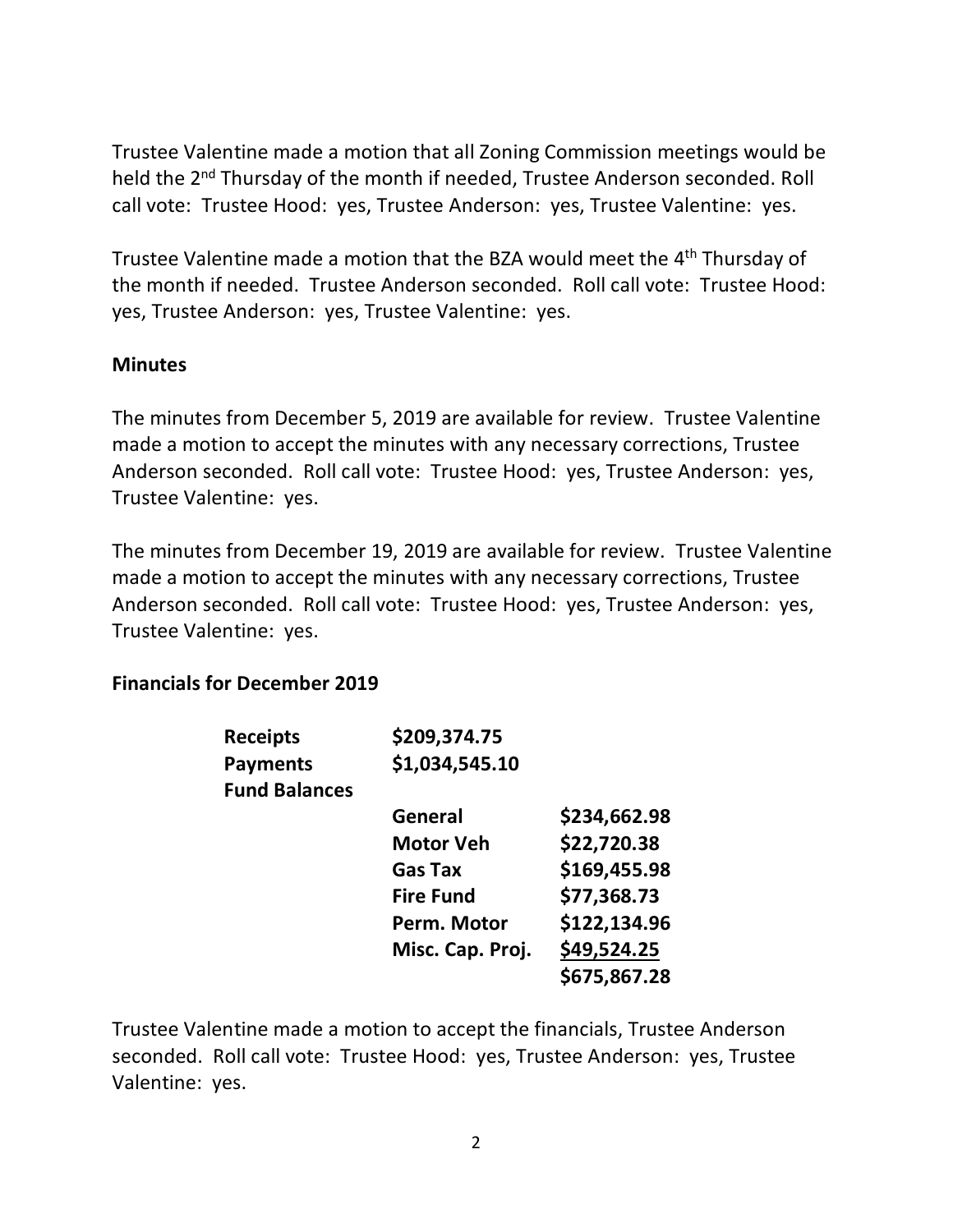Trustee Hood reminded all of the additional \$1,000,000 that was added to the revolving loan fund. He added he is in favor of investing additional funds with the Port Authority, but he does not agree with the amount.

Trustee Anderson gave his opinion on Thomas Winston from the Port Authority not providing any paperwork on proceeds of the revolving loan fund.

Trustee Valentine mentioned we would be one of the only government entities that will be solvent and not dependent on the taxpayers if we leave our funds with the Port Authority. In essence the revolving loan fund would be an endowment. The Township could use the interest to pay bills.

Trustee Anderson mentioned while we put another \$1 million into the revolving loan fund, the Township has upcoming road projects that will cost over \$800,000 and possible other projects.

Trustee Valentine commented we will be getting more dollars in the first quarter of 2020 from property taxes and 4<sup>th</sup> quarter JEDZ payments. He also mentioned if we need the funds, we could request them from the Port Authority.

Trustee Anderson asked what is the rate of return from the Port Authority, Trustee Valentine answered 2.5 to 3%.

Trustee Hood mentioned he took offense to the comments Trustee Valentine made of money being squandered away. He stated we are here to make sure the Townships resources will be spent wisely.

Trustee Anderson made a motion to rescind the \$1million infusion into the revolving loan fund from last meeting, Trustee Hood seconded. Roll call vote: Trustee Hood: yes, Trustee Anderson: yes, Trustee Valentine: no.

Trustee Hood mentioned economic development is the goal of the Township. Trustee Valentine mentioned the JEDZ has brought \$5.750 million and only been able to retain \$2.5million, and the capital must be invested because the JEDZ will not last forever.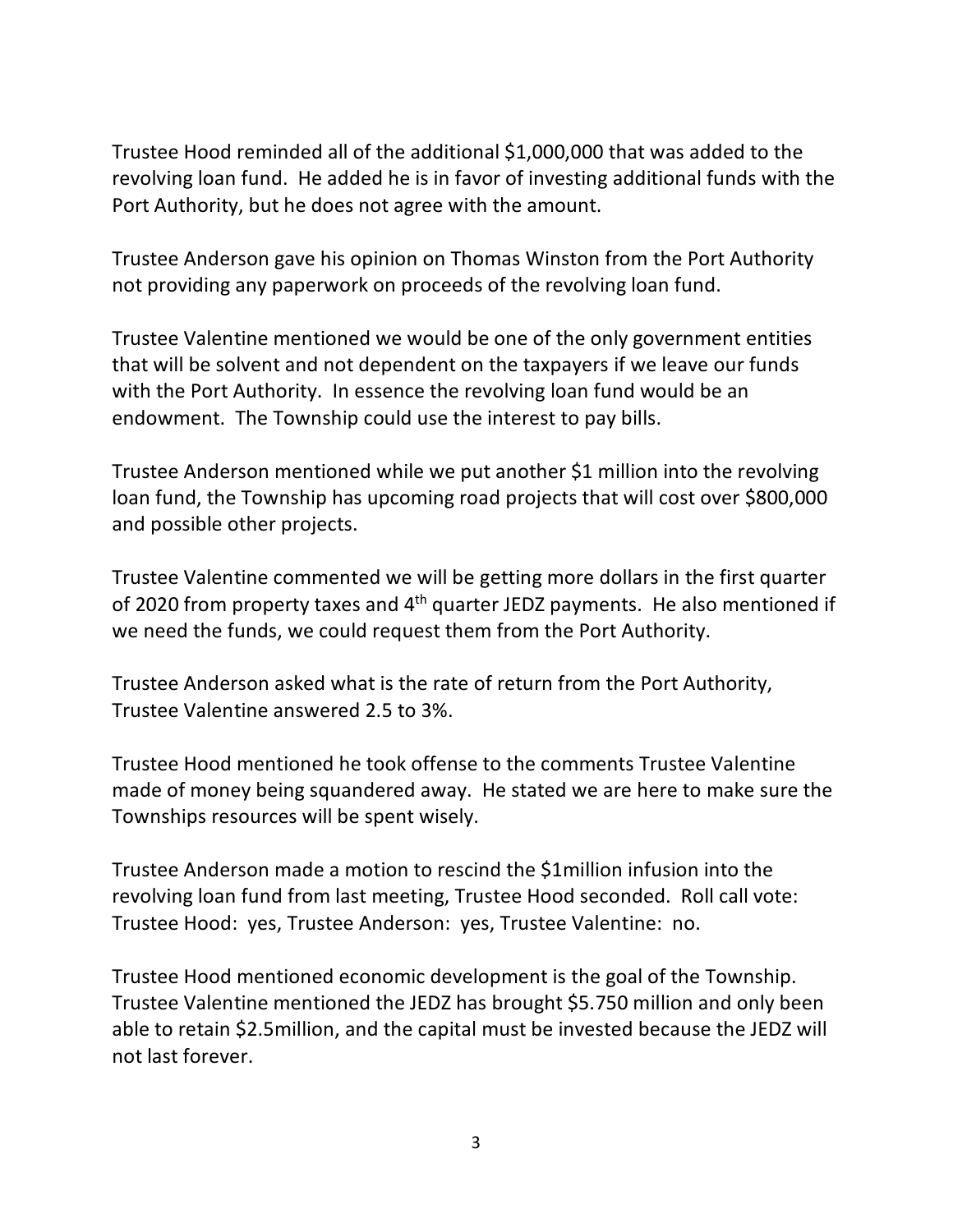Trustee Hood mentioned major road projects have been fully paid for, so no money has been squandered. We have a different way of doing things Trustee Hood stated. Trustee Valentine explained with less interest. Trustee Hood stated we are in no pressing emergency.

Trustee Anderson stated he would like to help our residents first and then possibly search other options.

Trustee Hood stated while he is the Chair of the Board, we will take comments from the audience as the meeting proceeds. Every Board can be ran differently.

LaTonya Boyd, resident, asked Trustee Valentine for the goal of the revolving loan fund. It was a way to expand surplus dollars the Township possessed he explained.

Adella Harris, resident, asked how tearing down houses in Oak Grove Estates is an investment when people could have lived in the houses. Trustee Valentine explained those homes were not producing tax revenues to cover the services they are collecting. Trustee Valentine explained LMHA has been contacted to help with the redevelopment. Ms. Harris feels those decisions were made by the Board, not with the consent of the taxpayers.

# **Pay the Bills**

Trustee Valentine made a motion to pay the bills, Trustee Anderson seconded. Roll call vote: Trustee Hood: yes, Trustee Anderson: yes, Trustee Valentine: yes.

# **Zoning**

There were zoning violations and permits issued over the past month.

There is an open position on the Zoning commission board, this will be placed on the Township website.

Mr. Barnes, Zoning Consultant, explained dumpster days have been very successful in helping clean up the Township.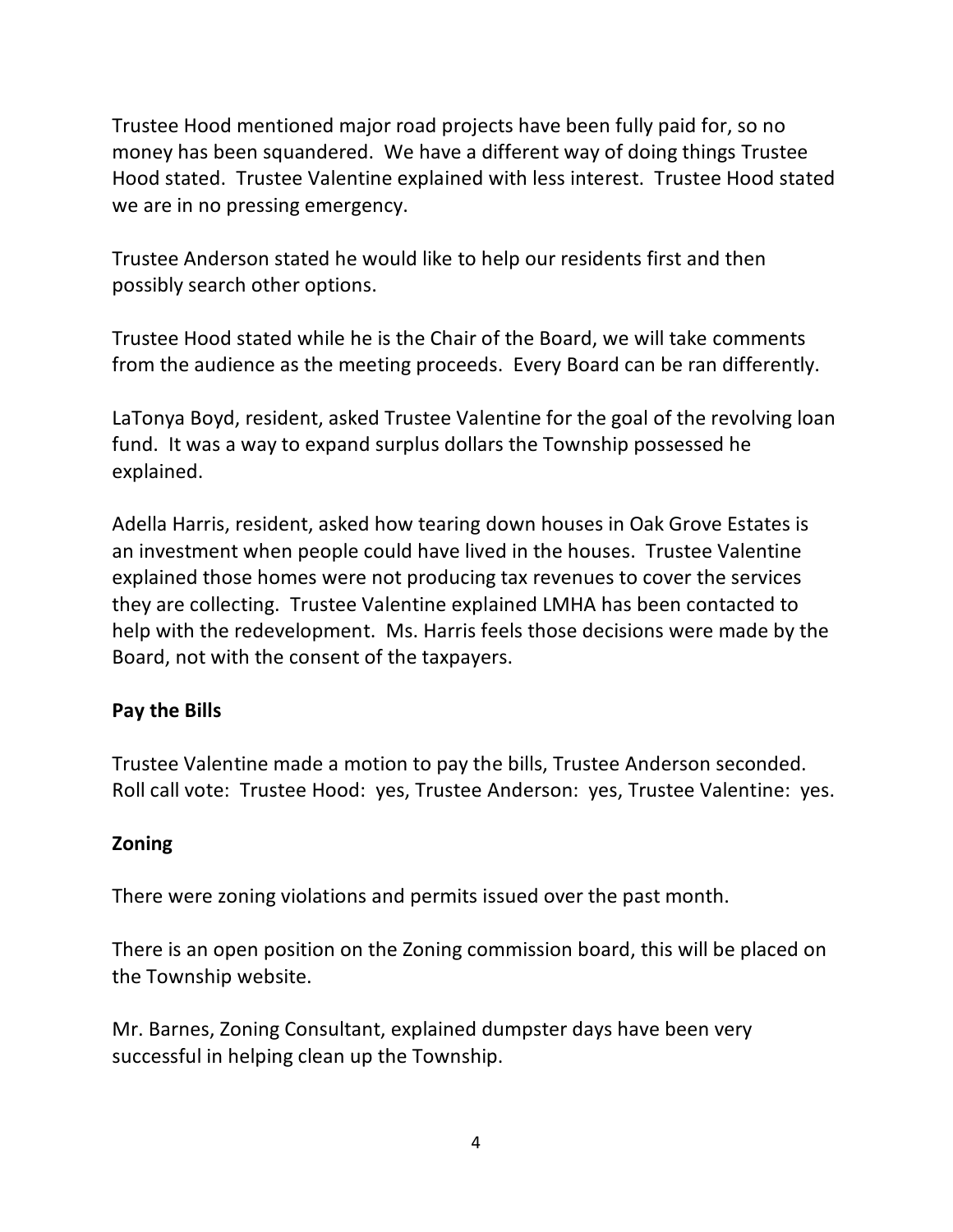Mr. Barnes explained the owner of 1119 S. Schwamberger is in jail, but the owner has been given notice to finish the construction. The wife has been notified of the request.

9817 Oak Place Court has been deemed unsafe by the Fire department.

Trustee Anderson asked if during dumpster days we can include tires.

Trustee Valentine said there is always a dumpster behind the maintenance building that is available to the public at all times, it follows the same guidelines as dumpster days.

Dumpster days was set for April 25-26 2020. Trustee Valentine made the motion, Trustee Anderson seconded. Roll call vote: Trustee Hood: yes, Trustee Anderson: yes, Trustee Valentine: yes.

Jacky Dale, resident, asked about dumpster days and if Seniors could have assistance removing items from their property. Trustee Hood will get with Mr. Bowes from maintenance in regard to this matter.

# **BZA**

No meeting

# **Road**

Tim Bowes, road maintenance, reported the fire truck and dodge journey both sold on Gov deals.com.

9811 Oak Place water, electric and gas have been turned off. There was a squatter living at the residence.

A lift was rented to clean the gutters at the Town Hall and fire department. The soffit is falling and cannot be repaired on the Town Hall, it will need to be replaced.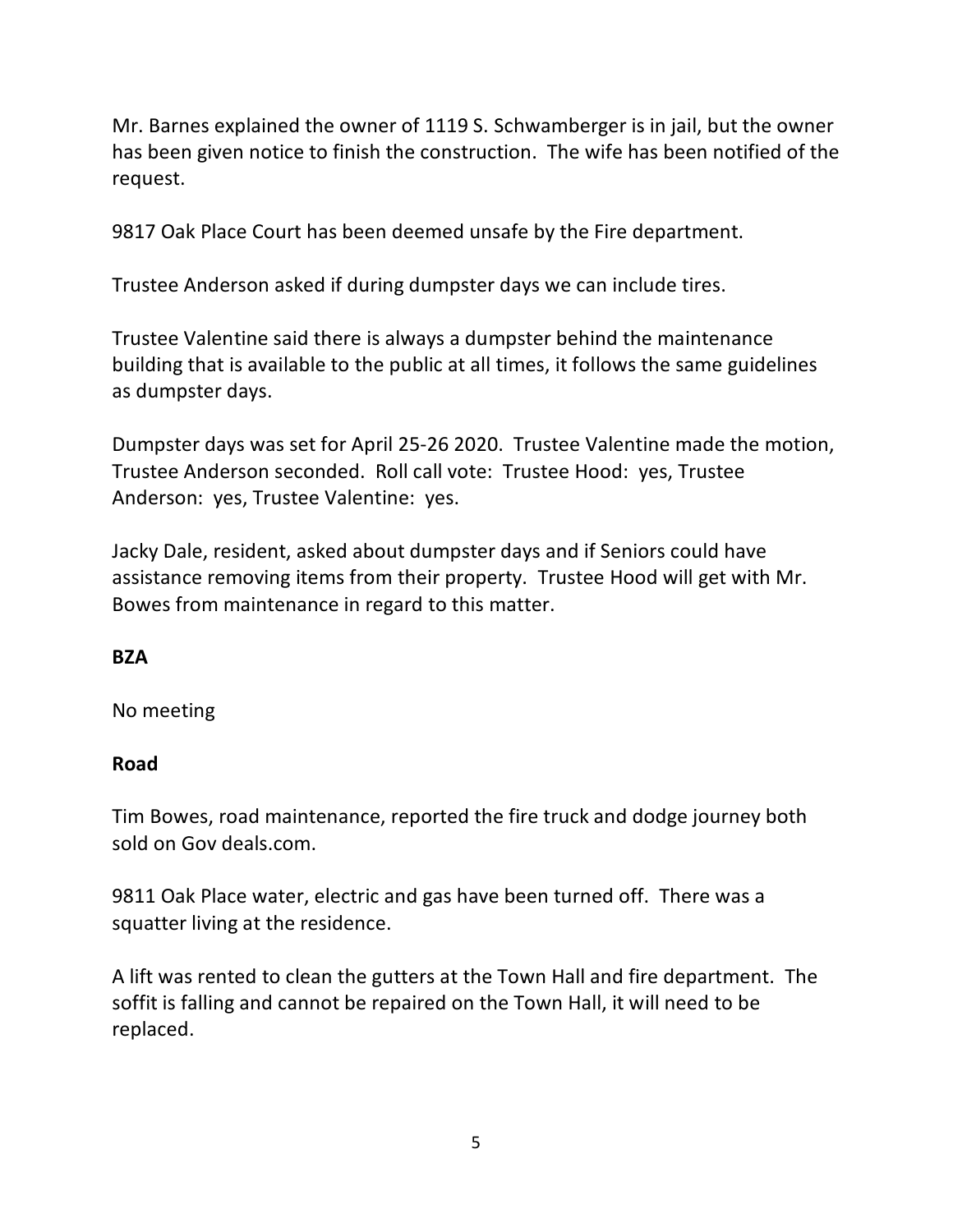The door to the Town Hall has been replaced. Construction on the meeting room continues. Painting will begin soon.

The new truck is being worked on and will soon be finalized.

Trustee Valentine asked that the contract for the Town Hall roof and maintenance building be reviewed. We should not be having these issues.

After reviewing the six letters of interest for the JEDZ Board, Trustee Anderson made a motion to nominate LaTonya Boyd to the JEDZ Board, Trustee Hood seconded. Roll call vote: Trustee Hood: yes, Trustee Anderson: yes, Trustee Valentine: yes.

There was a discussion on Mr. Steven Kester being nominated to the JEDZ Board because he is in violation with Township zoning codes according to Trustee Valentine. Trustee Anderson asked the Township Zoning consultant, Jacob Barnes, if there were any current zoning violations on Mr. Kester's property. Mr. Barnes said no, not at this time.

Mr. Kester spoke on his behalf and gave a history of his property from the time he purchased the property. He also mentioned he is purchasing adjoining property that is zoned commercial tomorrow 1/3/20.

Jeff Davis, property owner, questioned if Trustee Valentine has a personal interest against Mr. Kester.

Trustee Valentine spoke and said when CAUV tax reductions are received it's an unfair advantage to others who are paying full residential rates. Mr. Kester is not paying his fair share Trustee Valentine expressed.

Mr. Barnes is in favor of Mr. Kester purchasing the adjacent property. Trustee Hood asked Mr. Barnes if the purchase of the adjoining property would be in compliance to zoning. Mr. Barnes stated yes just as long as it operates within the commercial guidelines.

Trustee Anderson made a motion to nominate Mr. Steven Kester to the JEDZ Board, Trustee Hood seconded. Roll call vote: Trustee Hood: yes, Trustee Anderson: yes, Trustee Valentine: no.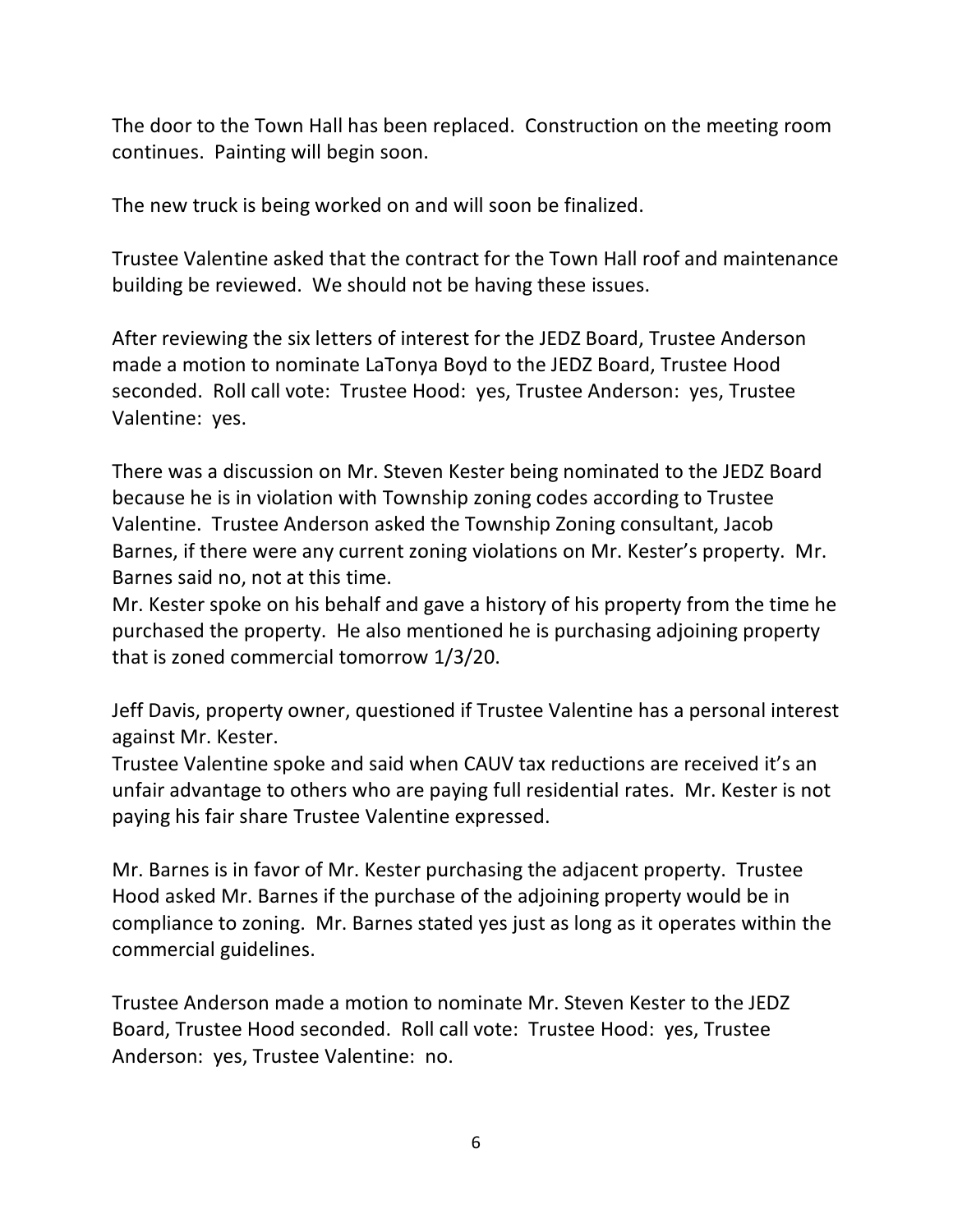Trustee Anderson made a motion to appoint James Morgan to the JEDZ Board, Trustee Hood seconded. Roll call vote: Trustee Hood: yes, Trustee Anderson: yes, Trustee Valentine: no.

Trustee Valentine made a motion that the JEDZ Board would meet the 3rd Thursday at 5:30pm if needed, Trustee Anderson seconded. Roll call vote: Trustee Hood: yes, Trustee Anderson: yes, Trustee Valentine: yes.

Trustee Hood mentioned that since Kris Ruhl is no longer a JEDZ Board member, he is entertaining a motion to rescind the motion to pay for his fees for the Chamber of Commerce training. After discussion on the matter, Trustee Hood struck this motion down.

Trustee Valentine made a motion for the Township to pay for the expenses of LaTonya Boys, James Morgan and Steven Kester to attend the same training (Chamber of Commerce) with the stipulation that if they do not attend, they will reimburse the Township, Trustee Anderson seconded. Roll call vote: Trustee Hood: yes, Trustee Anderson: yes, Trustee Valentine: yes.

3<sup>rd</sup> quarter JEDZ receipts of 2019 were received:

| Total                      | \$253,600.64 |
|----------------------------|--------------|
| Spencer 75%                | \$190,200.48 |
| Whitehouse 25% \$63,400.16 |              |

#### **Correspondence**

Lucas Soil and water would like to set up a time in the spring to hold a Homeowners' Composting Workshop

The Township received a note of thanks from the family of Mr. Tom Anderson

Trustee Valentine made a motion to go into executive session at 8:22pm to discuss employee matters, Trustee Anderson seconded. Roll call vote: Trustee Hood: yes, Trustee Anderson: yes, Trustee Valentine: yes.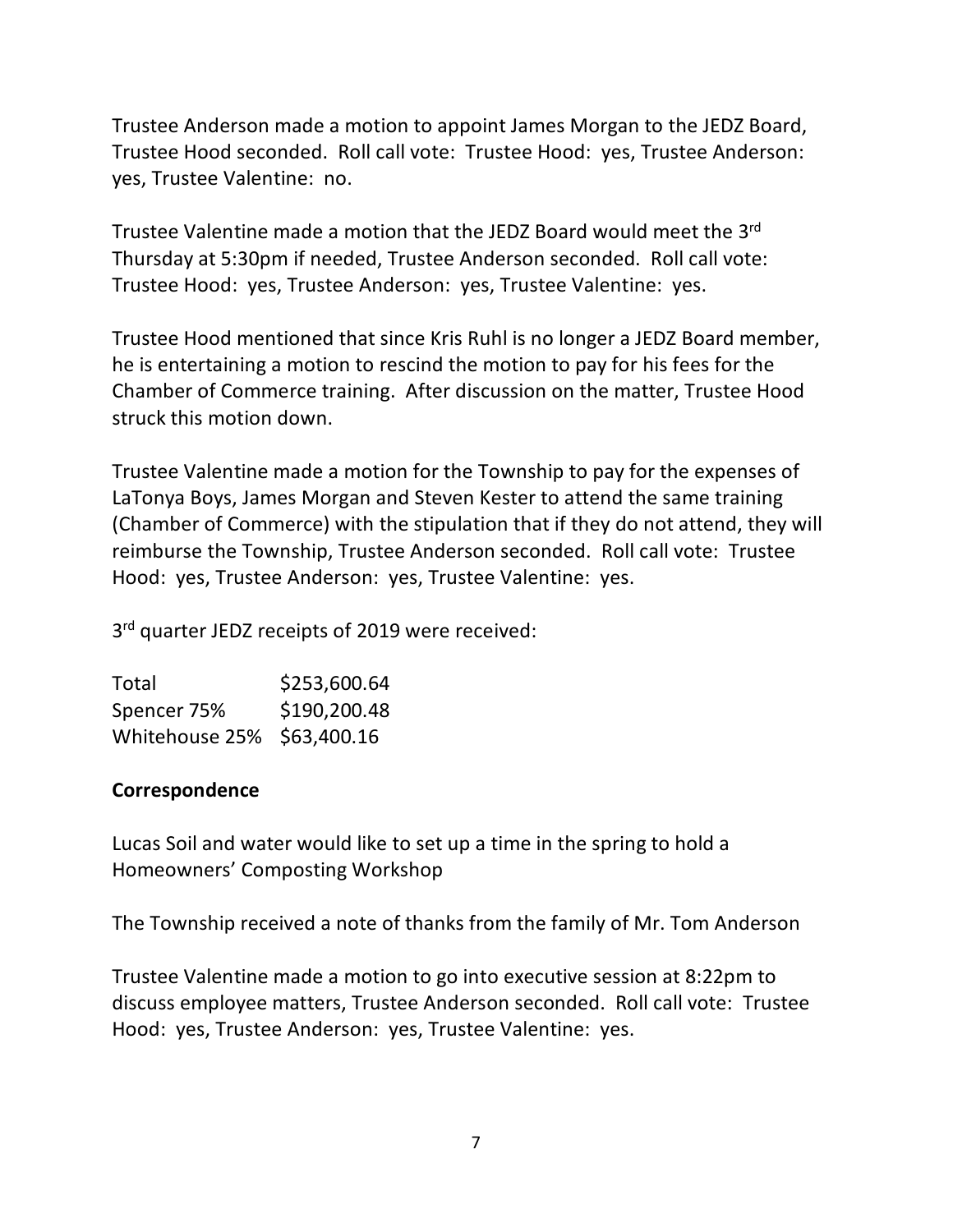Trustee Valentine made a motion to come out of executive session at 8:50pm, Trustee Anderson seconded. Roll call vote: Trustee Hood: yes, Trustee Anderson: yes, Trustee Valentine: yes.

## **Old Business**

Employee reviews were discussed in executive session. Trustee Valentine expressed he personally sat down with both Mrs. Baum and Mr. Bowes two of the three Township employees. He gave both very good ratings. They are both assets to the Township.

Trustee Hood feels Trustees Valentines comments are appropriate. Trustee Valentine feels Mr. Bowes should make more than the employee he supervises. Trustee Anderson had no comment. Trustee Valentine feels Mr. Bowes should make \$21/hour which would be a \$2 raise.

Trustee Valentine made a motion to give Pat Baum and Devin Barnaby \$1 increase and Mr. Bowes a \$2 increase, Trustee Hood seconded. Roll call vote: Trustee Hood: yes, Trustee Anderson: abstain, Trustee Valentine: yes.

Conversation regarding legal actions will be tabled until our legal representative can be present at the next meeting February 20, 2020.

## **New Business**

Trustee Valentine would like the County Engineers to start looking at our next ditch project since Drennen ditch has been approved. The Board agreed.

Trustee Hood mentioned he would like to put in place a health care policy for the Township. Trustee Valentine feels part time employees should not receive health care benefits. Trustee Anderson mentioned other Township Boards do offer health insurance.

Teresa Bettinger, resident, stated the Board should get costs before a decision is made. She feels the Board already gets paid a fee. She feels it is not right. The Board is here to do a service for the community. Springfield Township has lots of full time employees, let's compare apples to apples she expressed.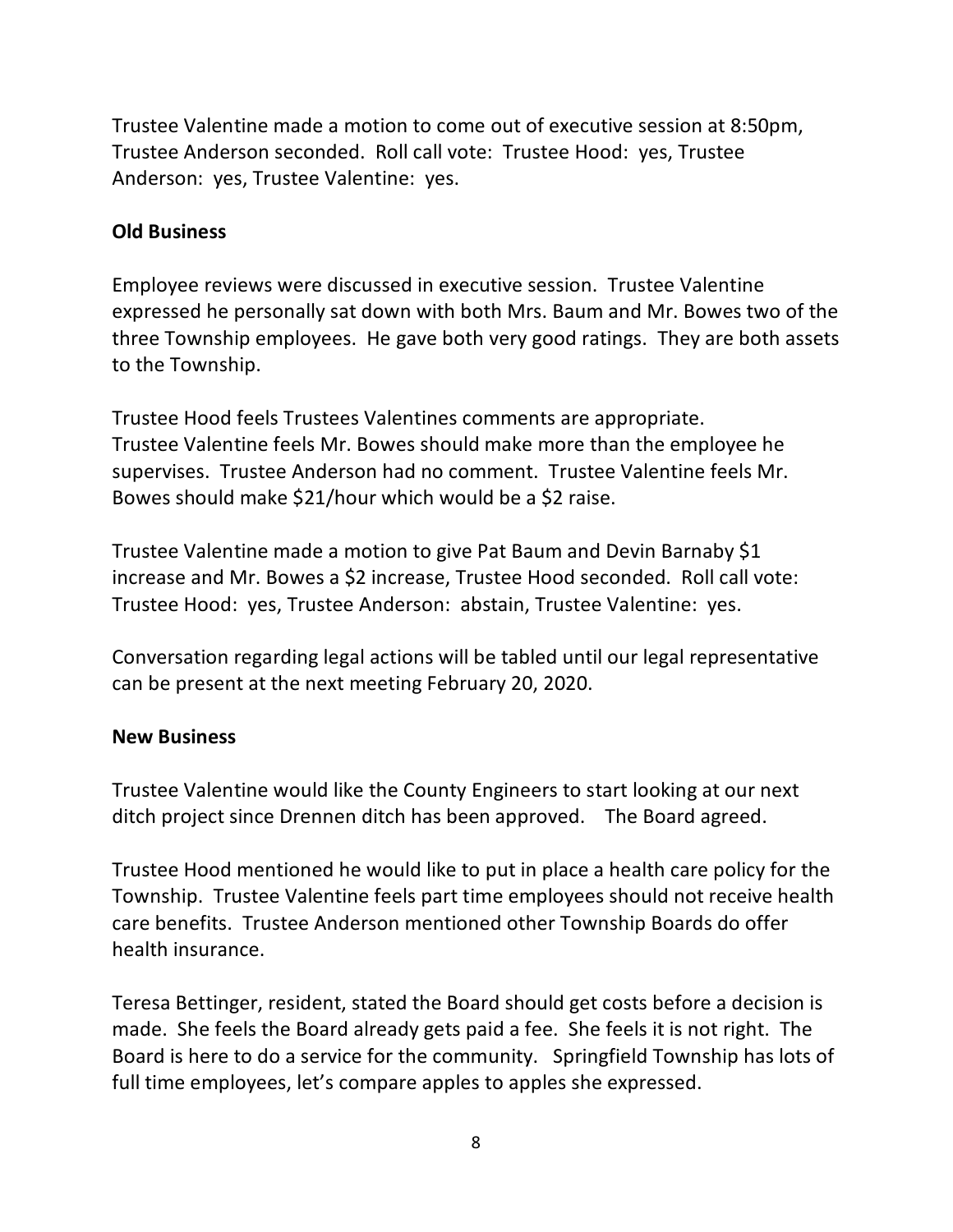Jeff Davis asked if all employees would be eligible for insurance. Trustee Hood stated all employees would be eligible.

Trustee Anderson made a motion to adopt a health care policy to include medical and dental insurance, Trustee Hood seconded. Roll call vote: Trustee Hood: yes, Trustee Anderson: yes, Trustee Valentine: no.

Trustee Hood mentioned he would like to switch banks to First Federal of Delta, Trustee Valentine feels this is not beneficial. There was discussion on the matter.

Trustee Anderson made a motion to switch banks to First Federal of Delta, Resolution 2020-0102 ,Trustee Hood seconded. Roll call vote: Trustee Hood: yes, Trustee Anderson: yes, Trustee Valentine: no.

Trustee Anderson feels the Township should have a fulltime employee for road and maintenance projects that happen in the Township. He would like the Township to advertise hiring a full-time employee for road maintenance projects.

Trustee Valentine made a motion to advertise the position for a full-time employee for road maintenance, Trustee Anderson seconded. Roll call vote: Trustee Hood: yes, Trustee Anderson: yes, Trustee Valentine: yes.

Trustee Anderson suggested a land use plan needs to be put into place. Mr. Barnes stated he would be willing to work on that with the Board. Trustee Valentine stated the Township does have a plan that is on file with the Lucas County Planning Commission.

## **Open to the Public**

Jack Gulvas, resident, said the Zoning Commission Board is running with alternates, this was discussed previously and will be advertised on the website.

Jeff Davis asked if the pictures of past elected officials would be put back on the wall. The history of the Township was removed from the walls. There was a lot of money put into it, the pictures need to go back up. Mr. Davis said Trustee Valentine seems very bitter, comments such as money being squandered should